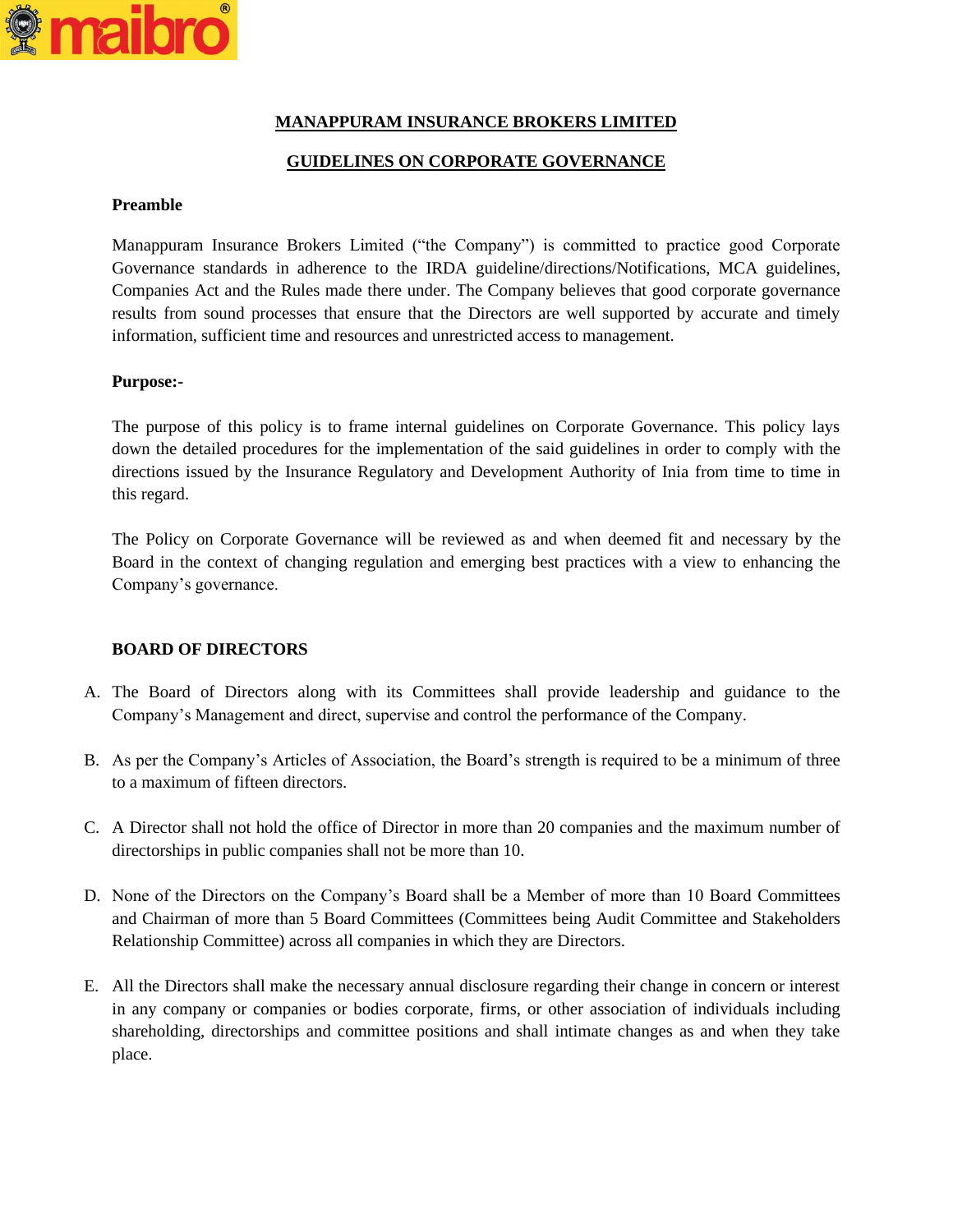

# **BOARD MEETINGS**

Meetings of the Board of Directors shall be held at least four times a year, such that not more than one hundred and twenty days shall intervene between two consecutive meetings.

# **COMMITTEES OF THE BOARD**

In order to effectively focus on the issues and ensure expedient resolution of diverse issues, the BoD shall constitute a set of Committees duly specifying their scope / terms of reference.

## **Details of the various Committees are as under:**

## **Audit Committee.**

- The audit committee shall have minimum three directors as members.
- Two-thirds of the members of audit committee shall be independent directors.
- All members of audit committee shall be financially literate and at least one member shall have accounting or related financial management expertise.
- The company secretary acts as the Secretary of the Audit Committee.
- The Audit Committee shall function as per the Audit Committee Charter

| <b>Name of the Member</b> | <b>Position</b> | <b>Category of Directors</b> |
|---------------------------|-----------------|------------------------------|
| Mr. M.N. Gunavardhanan    | Chairman        | Independent Director         |
| Adv. Ramachandran         | Member          | Independent Director         |
| Mr. B.N. Raveenrda Babu   | Member          | Non-Executive Director       |

Composition of Audit Committee:

## **MAIBRO - Audit Committee Charter**

#### **Principles and Objectives**

The role of the Audit Committee shall flow directly from the Board of Directors' oversight function on corporate governance which holds the Management accountable to the Board and the Board accountable to the stakeholders. Acting as a catalyst in helping the organization achieve its objectives, the Audit Committee's review function will include the financial reporting process, the system of internal controls, the audit process, the Company's process for monitoring compliance with laws and regulations and the Code of Conduct.

## **Authority**

The Audit Committee shall act and have powers in accordance with the terms of reference which shall include the following:

- To investigate any activity within its terms of reference
- To seek information from any employee
- To obtain outside legal or other professional advice
- To secure attendance of outsiders with relevant expertise, if it considers it to be necessary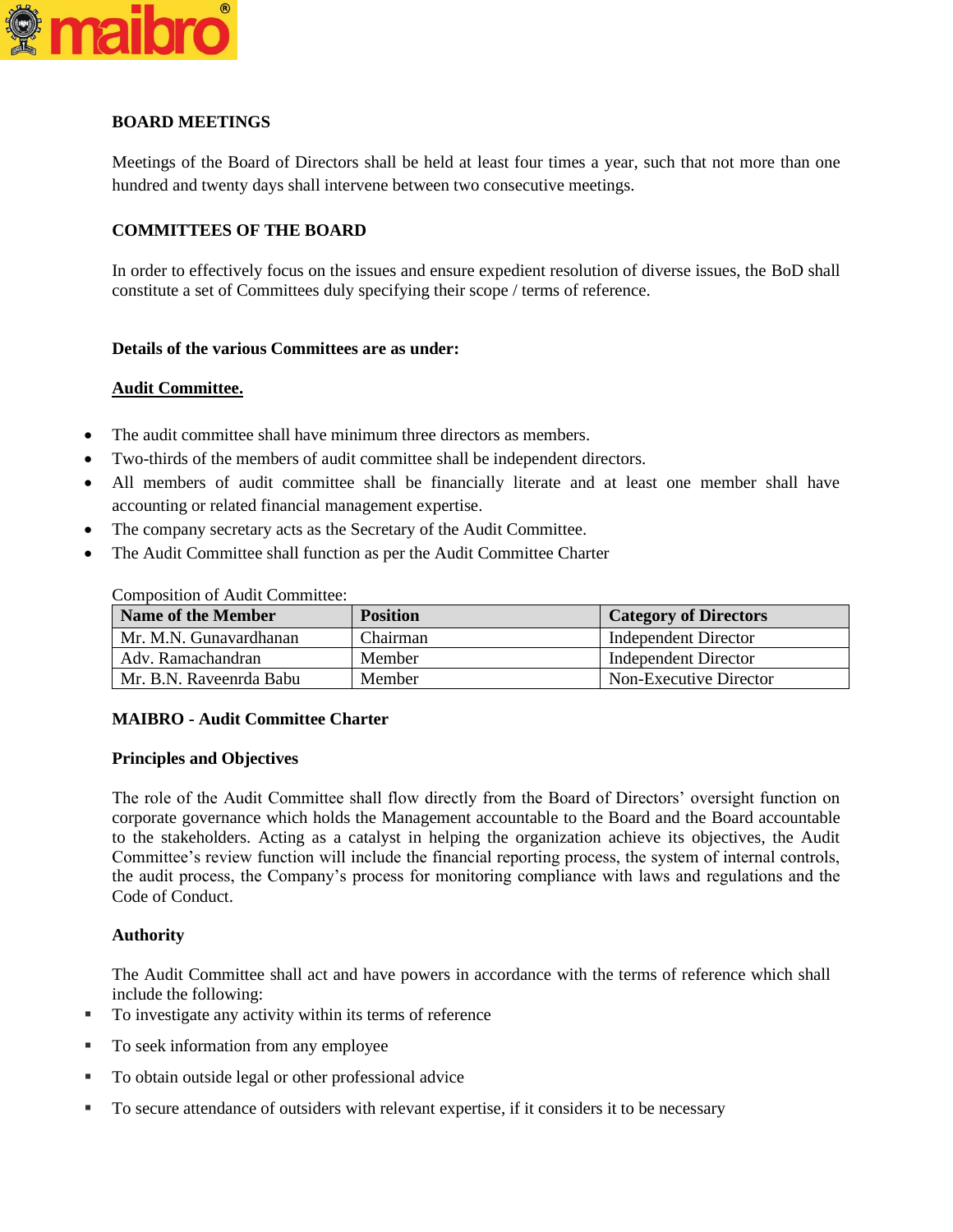

▪ To have full access to information contained in the records of the Company

## **Meetings**

 $\Box$ The Audit Committee shall meet periodically, but at least 4 times a year and not more than 4 months shall elapse between two successive meetings.

 $\Box$ One meeting shall be held before the annual accounts and quarterly/ half yearly accounts are presented to the Board.

The quorum for Meetings of the Audit Committee shall be either two members or one-third of the members of the Audit Committee, whichever is higher including one Independent Director.

The Internal Auditor and a Representative of the External Auditor may be requested to be present as invitees for the meetings of the Audit Committee.

The Audit Committee may invite such of the executives, as it considers appropriate (particularly, the head of the finance function), to be present at the meetings of the Committee. Such persons shall not have the right to vote. On occasions the Audit Committee may also meet without the presence of any executive of the Company.

 $\Box$ The Auditors of the Company and the Key Managerial Personnel shall have a right to be heard at the meetings of the Audit Committee when it considers the Auditors' Report but they shall not have the right to vote.

#### **Terms of reference :- The terms of reference of the Audit Committee,** *interalia***, shall include the following:**

- recommendation for appointment, remuneration and terms of appointment of auditors of the Company;

- review and monitor the auditor's independence and performance, and effectiveness of audit process;

- examination of the financial statement and the auditors' report thereon;

- approval or any subsequent modification of transactions of the Company, if any, with related parties;
- scrutiny of inter-corporate loans and investments, if any;
- valuation of undertakings or assets of the company, wherever it is necessary;
- evaluation of internal financial controls and risk management systems;
- monitoring the end use of funds, if raised through public offers and related matters.

- ensure that an information system audit of the internal systems and processes is conducted at least once in two years to assess operational risks, if any, faced by the Company.

- Review of Frauds – on a quarterly basis

- perform such other act, including the acts and functions stipulated by the Board of Directors, Companies Act, Insurance Regulatory and Development Authority of India (Insurance Brokers) Regulations, 2018 and any other regulatory authority, as prescribed from time to time.

The Audit Committee shall meet in person. However, in case of extraordinary circumstances, the Committee may meet through video conferencing or other audio visual means.

The minutes of the meetings of the Audit Committee shall be duly recorded and maintained properly.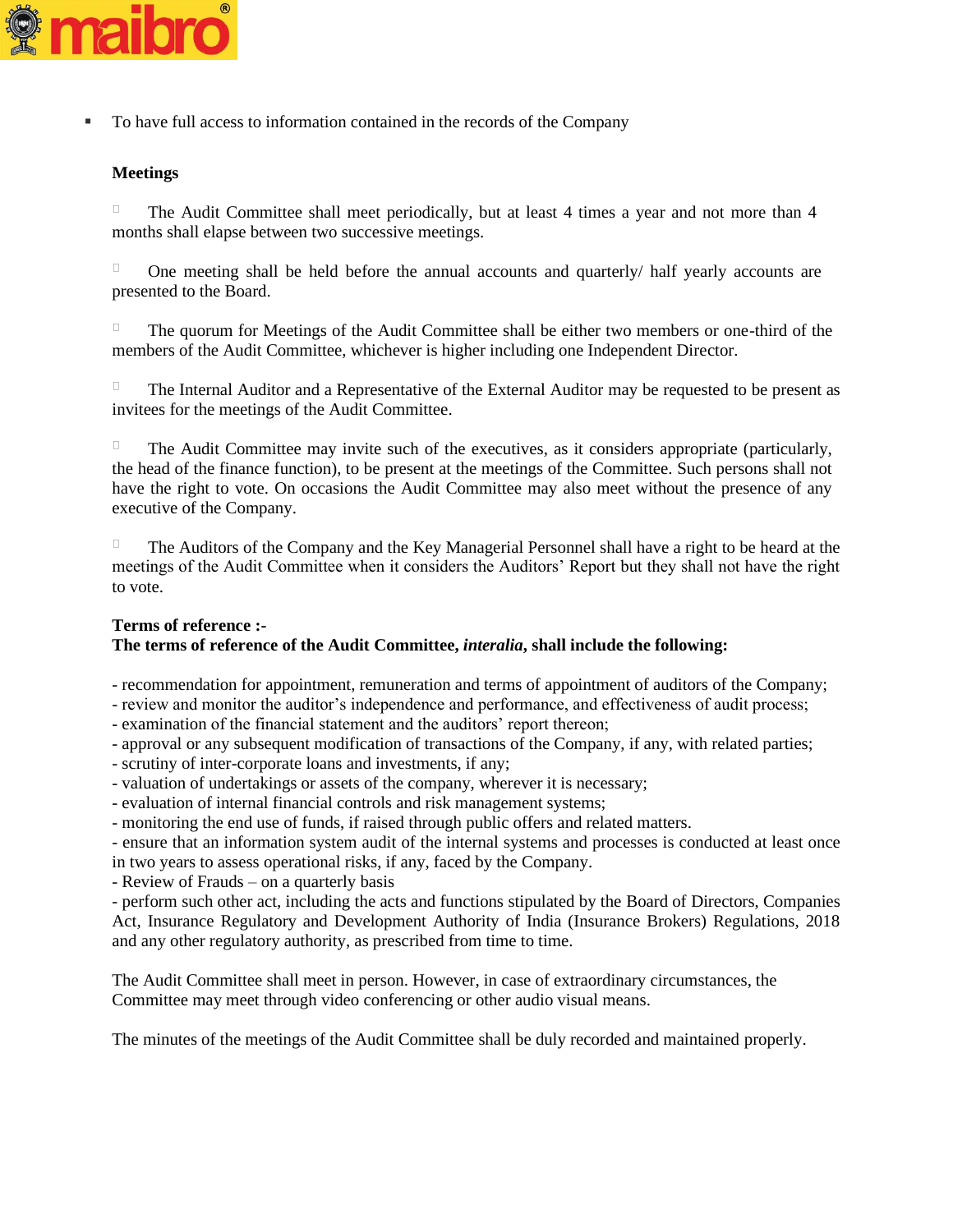

## **Review and Examination of Information**

Internal audit reports relating to internal control weaknesses.

Financial statements and draft auditors' report thereon, including the draft limited review report of the auditors.

Management discussion and analysis of financial condition and results of operations.

Reports relating to compliance with laws and to risk management.

Management letters / letters of internal control weaknesses issued by the Statutory / Internal Auditors.

## **Internal Control**

Evaluation of the internal financial controls, accounting policies, etc. with the management, external and internal auditors, and to review the adequacy of internal control systems.

## **Internal Audit**

- 1. Reviewing the Internal Audit Report and action taken thereon.
- 2. Reviewing the adequacy of the internal audit function, including the Audit Charter, the structure of the internal audit department, approval of the audit plan and its execution, staffing and seniority of the official heading the department, reporting structure, coverage and frequency of internal audit.
- 3. Reviewing the appointment, removal and terms of remuneration of the Chief Internal Auditor, if required.
- 4. Discussing with the Internal Auditor any significant findings and follow-up thereon.
- 5. Reviewing the findings of any internal investigations carried out by the Internal Auditor into matters where there is suspected fraud or irregularity or a failure of internal control systems of a material nature and reporting the matter to the Board.
- 6. Reviewing and monitoring the performance and effectiveness of the Internal Audit process Conducting Information Systems Audit of the internal systems and processes at least once in two years to assess operational risk.

#### **External Audit**

Recommending to the Board the appointment / re-appointment and removal / replacement of the statutory auditors, fixation of the remuneration and terms of appointment of the auditor and also approval for payment for any other services rendered by the auditor, as permitted by law.

Discussing with the statutory auditors before the audit commences, the nature and scope of audit as well as post-audit discussion to ascertain any areas of concern.

Reviewing and monitoring the auditor's independence and performance and the effectiveness of the audit process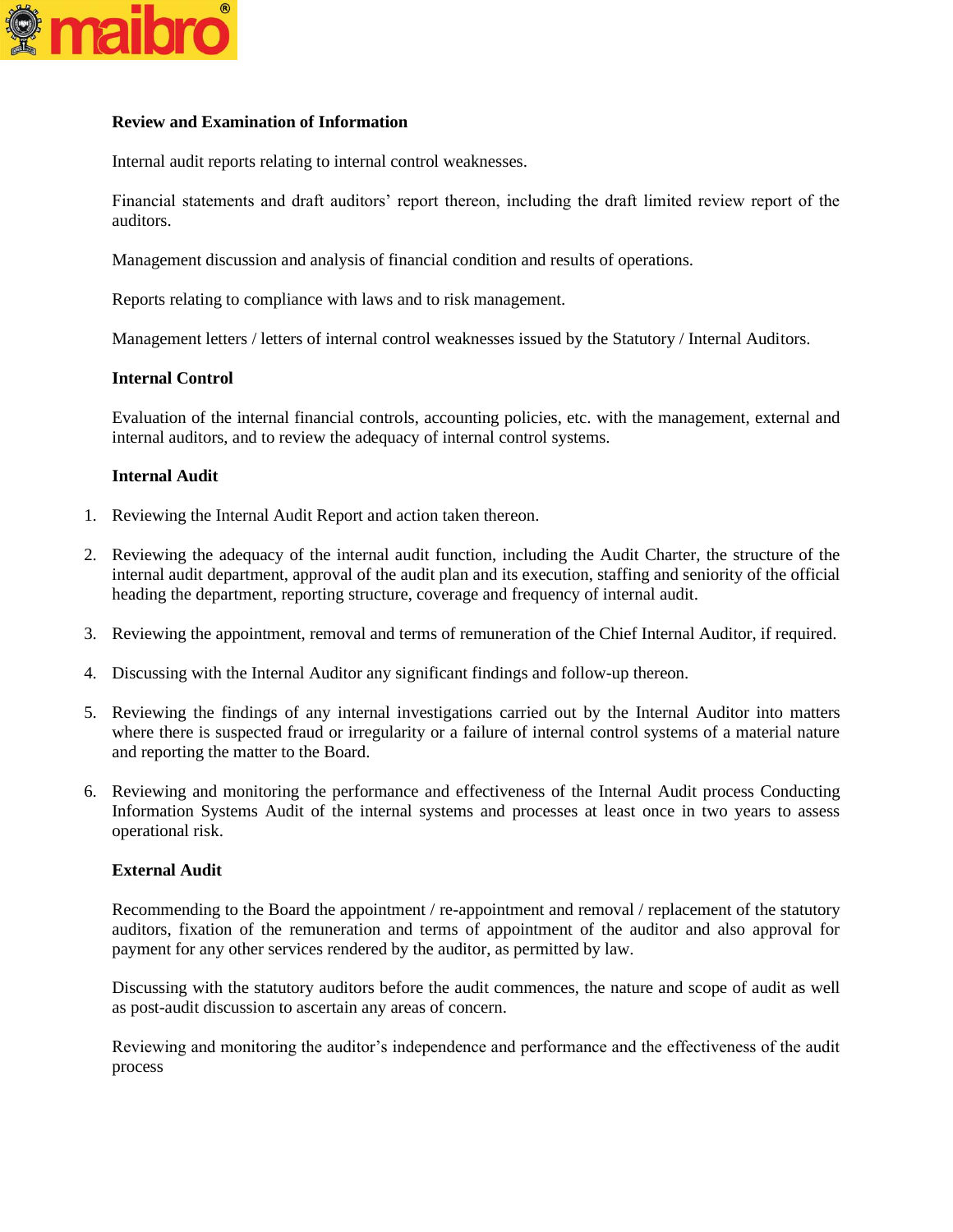

## **Related Party Transactions**

Transactions with Related Parties or any subsequent modification thereto shall be dealt with by the Audit Committee, as under:

Audit Committee may make omnibus approval for related party transactions proposed to be entered into by the company subject to such conditions as specified in Companies Act, 2013

All Related Party Transactions in the ordinary course of business and at arm's length basis which are above the materiality limits as specified under section 188 of Companies Act, 2013 would require prior approval of the Audit Committee.

A Statement of all Related Party Transactions in the ordinary course of business and at arm's length basis which are below as specified under section 188 of Companies Act, 2013, will be placed before the Audit Committee for noting, on a Quarterly basis.

All Related Party Transactions which are not in the ordinary course of business and not at arm's length basis, would require prior approval of the Audit Committee.

The Audit Committee will have the discretion to recommend / refer any matter relating to Related Party Transaction to the Board for approval.

## **Defaults**

Looking into the reasons for substantial defaults/delays in payments to creditors.

## **Compliance**

Reviewing the findings of any examinations by regulatory agencies and any auditor observations.

Obtaining regular updates from the management and Compliance Officer regarding compliance matters.

#### **Reporting Responsibilities**

The Directors' Report shall disclose the composition of the Audit Committee, brief description of the scope of the Audit Committee Charter, names of the members and the Chairperson of the Audit Committee and brief details of meetings and attendance at Audit Committee Meetings.

The recommendations of the Audit Committee on any matter relating to financial management, including the audit report, shall be binding on the Board.

If the Board does not accept the recommendations of the Audit Committee, it shall disclose the same in the Directors' Report together with the reasons therefore.

## **Other Responsibilities**

Performing other activities related to this Charter or in line with the regulatory requirements of IRDA as may be requested by the Board of Directors.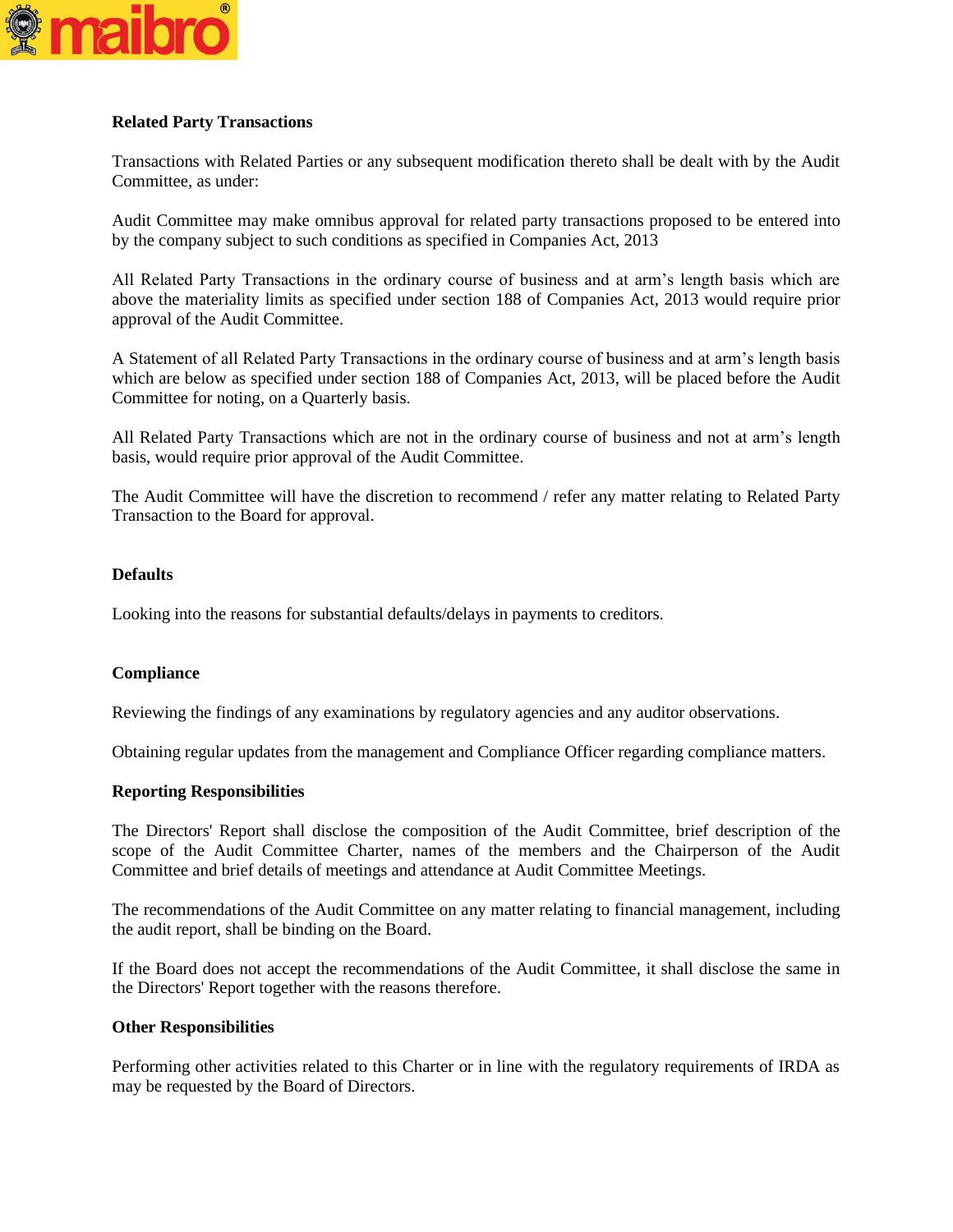

Instituting and overseeing special investigations as needed.

# **Nomination Compensation and Corporate Governance Committee**

The company through its Board of Directors shall constitute the nomination and remuneration committee which shall comprise at least three directors, all of whom shall be non-executive directors and at least half of them shall be independent. Chairman of the committee shall be an independent director. Provided that the chairman of the company (whether executive or nonexecutive) may be appointed as a member of the Nomination, Compensation and Corporate Governance Committee but shall not chair such Committee.

Unless the Board specifically appoints a chairman for the Committee, the committee may elect one among them as the Chairman of the committee, who shall be an independent director. Company Secretary of the company shall be the Secretary of the Committee. The Nomination Compensation and Corporate Governance Committee shall function as per the NCCGC Charter.

## **Composition of Committee:**

| <b>Name of the Member</b> | <b>Position</b> | <b>Category of Directors</b> |
|---------------------------|-----------------|------------------------------|
| Adv. V.R. Ramachandran    | Chairman        | Independent Director         |
| Mr. M.N. Gunavardhanan    | Member          | Independent Director         |
| Mr. V.P. Nandakumar       | Member          | Director                     |

#### **Reporting to the Board**

A summary of the business transacted by the committee as initialled by the Company Secretary shall be presented to the succeeding board meeting for the purpose of noting and recording.

## *Nomination Compensation and Corporate Governance Committee Charter*

## **1. Principles and Objectives**

The Nomination Compensation and Corporate Governance Committee ("Committee") of the Board of directors ("Board") of Manappuram Insurance Brokers Limited("Company") will report to the Board and shall:

- $\Box$ Support the Board in matters related to setup and composition of the Board, its Committees and the leadership team of the Company comprising Key Managerial Personnel ("KMP" as defined by the Companies Act, 2013) and Executive team.
- Carry out the evaluation of every Director's performance and support the Board and Independent  $\Box$ Directors, as may be required, in evaluation of the performance of the Board, its Committees and individual Directors

Support the Board in matters related to remuneration for Directors, KMPs, Executive team and other employees.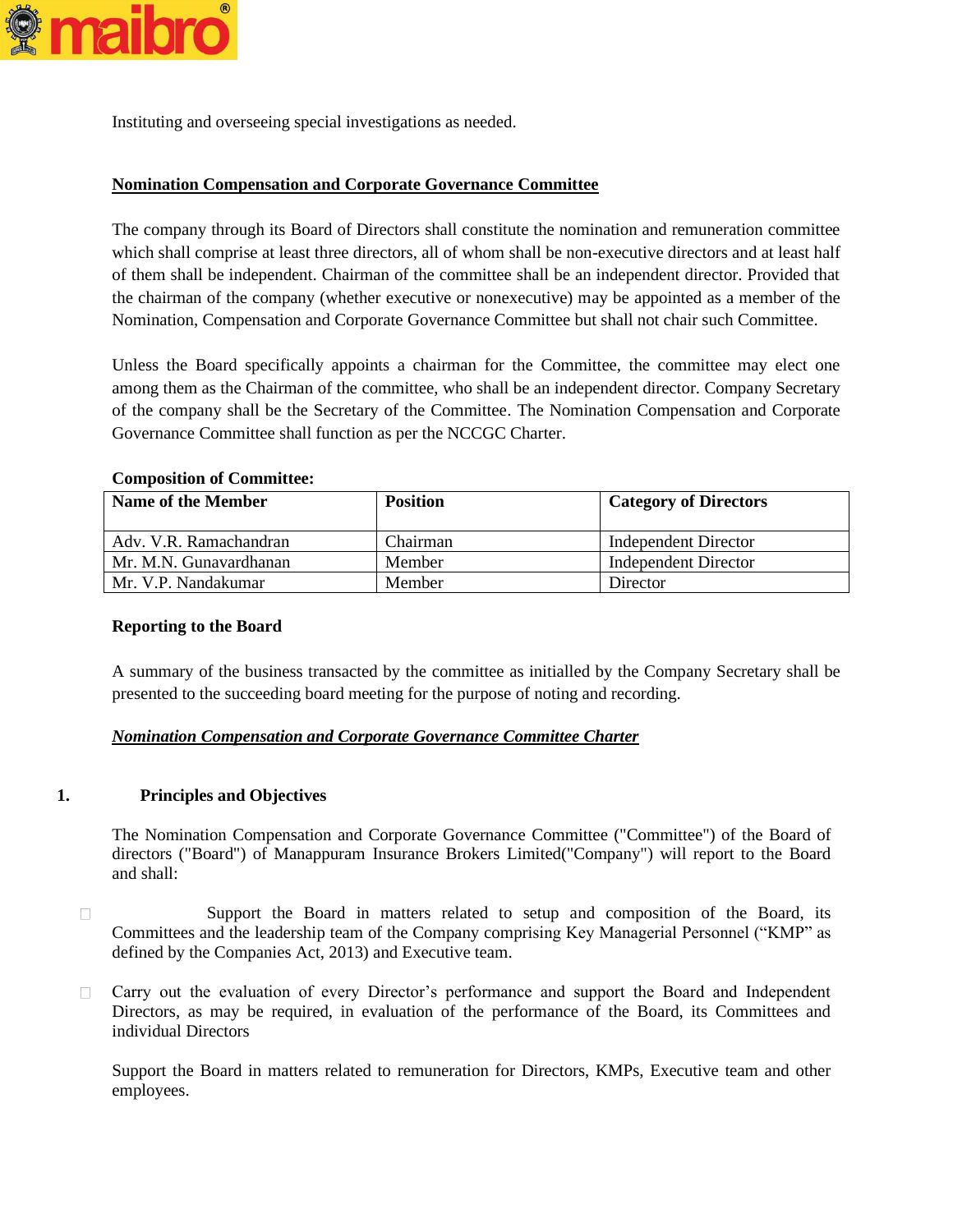

Extend oversight on the familiarization programme of Directors.

Extend oversight on the HR philosophy, HR and People strategy and key HR practices.

# **1. Meetings**

2.1. The Committee shall meet as often as needed to discuss matters. It is however, recommended that the Committee meet at least once during the year.

## **2. Authority and Power**

The committee shall have the power to:

- .1 Investigate any matter within the scope of this Charter or as referred to it by the Board.
- .2 Seek any information or explanation from any employee or director of the Company.
- .3 Invite such executives, as it considers appropriate to be present at the meetings of the committee.
- .4 Ask for any records or documents of the Company.

The Committee may also engage (on reasonable terms acceptable to the Board and at the expense of the Company) independent consultants and other advisors and seek their advice on matters related to discharge of their responsibilities.

### **3. Responsibilities**

The responsibilities of the Committee shall include the following:

Selection of directors, key management personnel and persons to be appointed in senior management positions as defined by the board and recommend to the board for their appointment and removal thereof.

Filling in a timely manner vacancies on the board of the company and evaluating the performance of every director.

## 4. *Board Composition*

Recommend to the Board the setup and composition of the Board. This also includes periodical review of composition of the Board with the objective of achieving an optimum balance of size, skills, independence, knowledge, age, gender and experience.

Recommend to the Board, the appointment of KMP and Executive team members. The Committee shall consult the Audit Committee of the Board before recommending the appointment of the Chief Financial Officer ("CFO").

5. *Evaluation related*: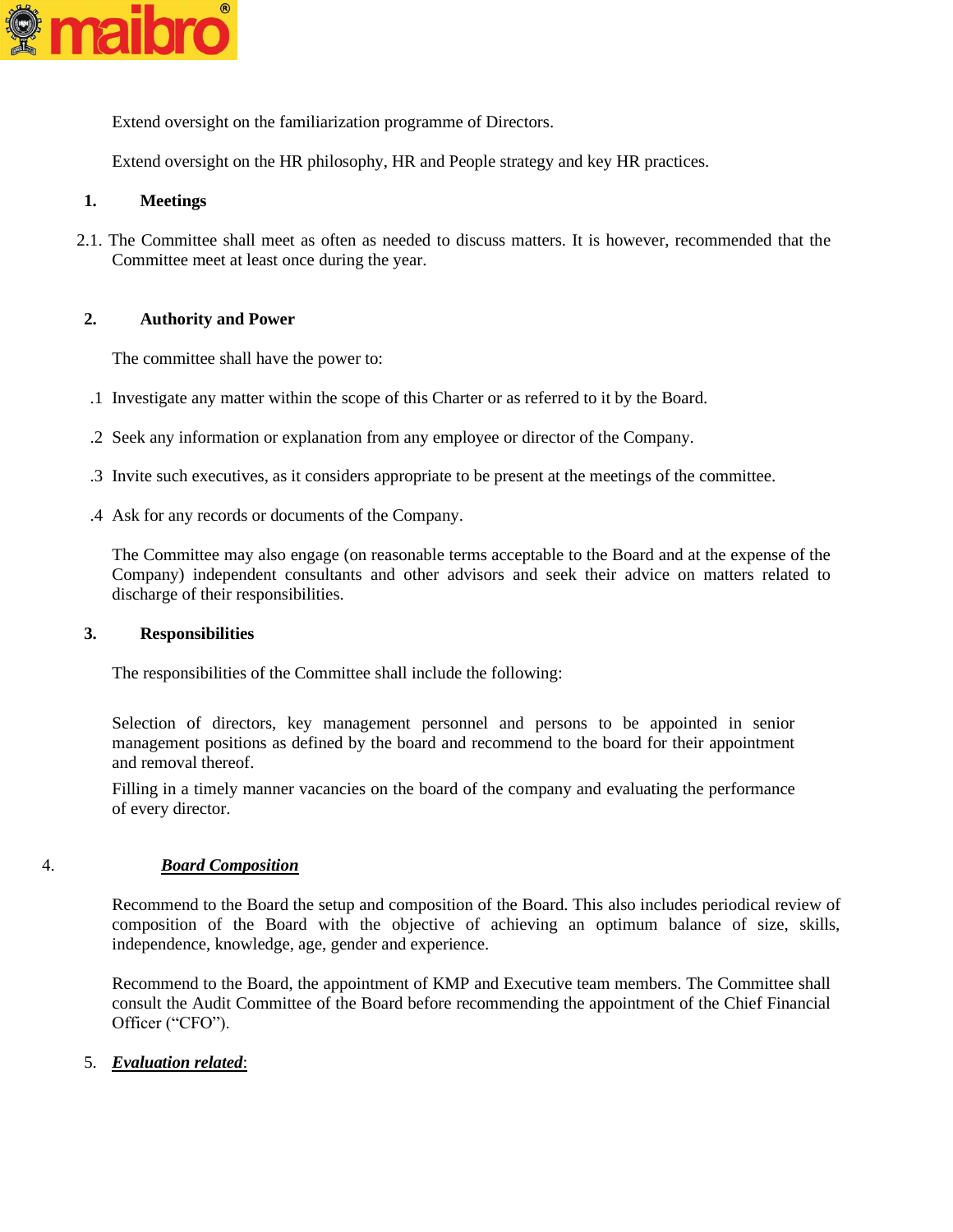

- a. Carry out the evaluation of every Director's performance and support the Board and Independent Directors as may be required ,in evaluation of performance of the Board ,its committees and individual **Directors**
- b. Oversee the performance review process for the KMPs and Executive team with the view that there is an appropriate cascading of goals and targets across the Company.

# *7. Remuneration related:*

Recommend the Remuneration Policy for the Directors, KMPs, Executive team and other employees. This includes review and recommendation of the design of annual and long term incentive plan for Managing Director / Directors, KMPs and the Executive team. While formulating such a policy, the Committee shall ensure that:

- 1. the level and composition of remuneration is reasonable and sufficient to attract, retain and motivate directors of the quality required to run the Company successfully;
- 2. relationship of remuneration to performance is clear and meets appropriate performance benchmarks; and
- 3. remuneration to Directors, KMPs and Executive team involves a balance between fixed and incentive pay reflecting short and long- term performance objectives appropriate to the working of the Company and its goals
- 4. On an annual basis, recommend to the Board, the remuneration payable to Directors, KMPs and Executive team of the Company. This includes review and recommendation of actual payment of annual and long term incentives for KMPs and Executive team.
- 5. Review matters related to remuneration and benefits payable upon retirement and severance to, KMPs and Executive team.
- 6. Assist the Board in fulfilling its Corporate Governance responsibilities relating to remuneration of Board, KMPs and Executive team members. This includes review and approval of any information related to Directors, KMPs and their remuneration to be presented in the Annual report

## **11. Reporting**

The Committee will periodically report to the Board on various matters that it has considered.

## **12. Committee Evaluation**

The Committee shall undergo an annual self-evaluation of its performance and report the result to the Board. Indicative areas for evaluation as part of this exercise include:

- 1. Degree of fulfilment of key responsibilities
- 2. Effectiveness of meetings & composition
- 3. Committee dynamics,
- 4. Quality of relationship of the Committee with Board and Management.

# **13. Review of Charter**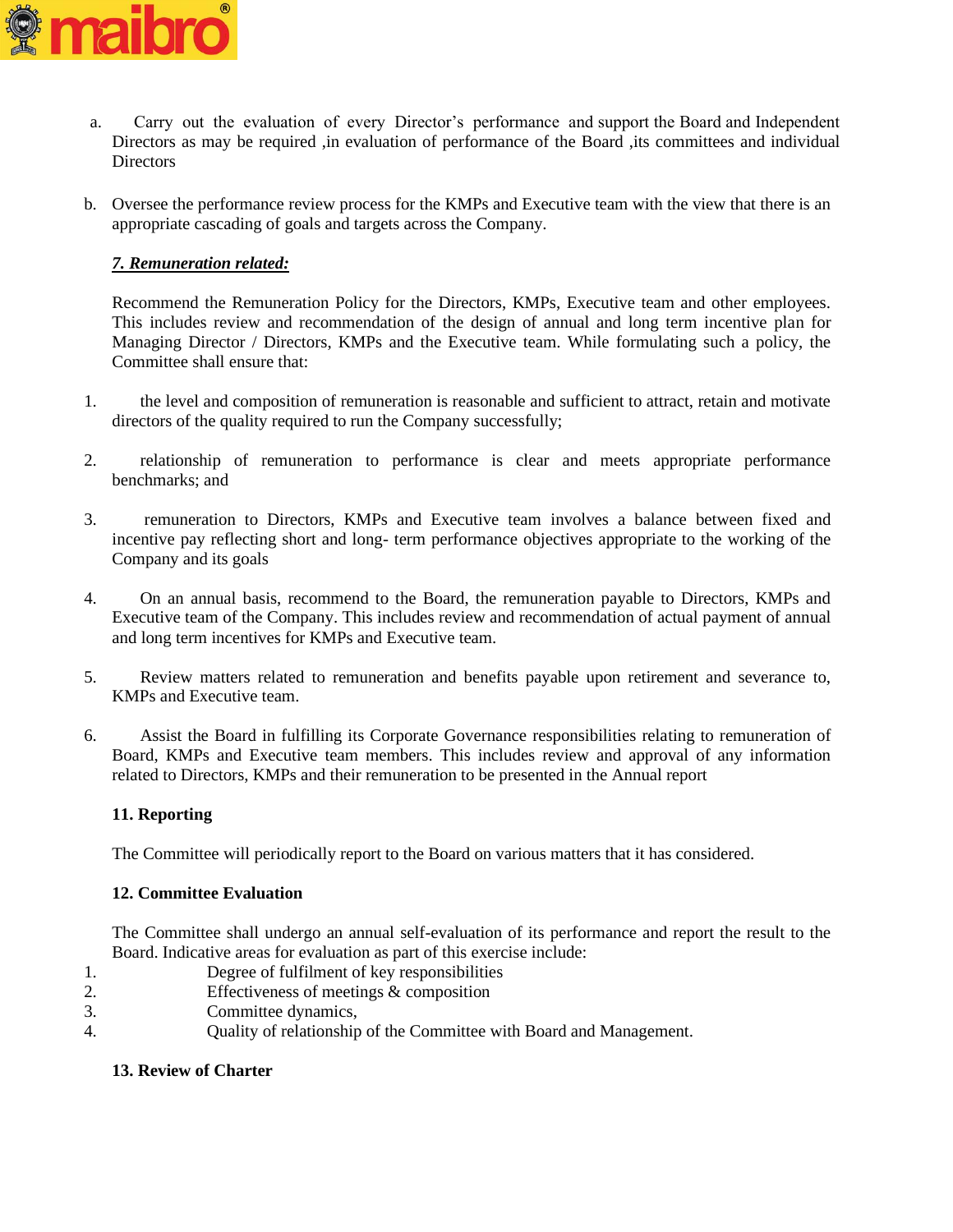

The adequacy of this Charter shall be reviewed and reassessed by the Committee, as and when required based on the changes that may be brought about due to any regulatory framework or otherwise.

## **Notes:**

The Executive team shall mean the Members of the Senior Management (as may be identified from time to time)

## **CSR Committee**

CSR Committee means the committee of the board constituted in terms of Section 135 of the Companies Act, 2013 read with Rule 5 of the rules.

### **Composition of CSR Committee**:

The CSR Committee shall consists of minimum three Directors among which one shall be Independent Director.

CSR Committee:

| Adv. Ramachandran     | Chairman | Independent Director        |
|-----------------------|----------|-----------------------------|
| Mrs. Jyothi Prasannan | Member   | Director                    |
| Mr. Subrahmanyam K    | Member   | <b>Independent Director</b> |

## **Role of the Committee**:-

i) Formulate and recommend to the Board, a Corporate Social Responsibility Policy which shall indicate the activities to be undertaken by the company as specified in Schedule VII and recommend the amount of expenditure to be incurred on the activities.

ii) Review and recommend any new CSR initiatives to be taken up by the company including the selection/appointment of implementation agencies.

iii) Review the progress of CSR projects undertaken by the company and the utilization of budgets for each such projects

iv) Review and recommend the CSR report to be included in the board's report.

v) Review and recommend any amendments to be made in the CSR policy of the Company from time to time.

vi) To carry such other functions as may be delegated to it by the board relating to CSR activities of the company.

Monitoring of CSR Activities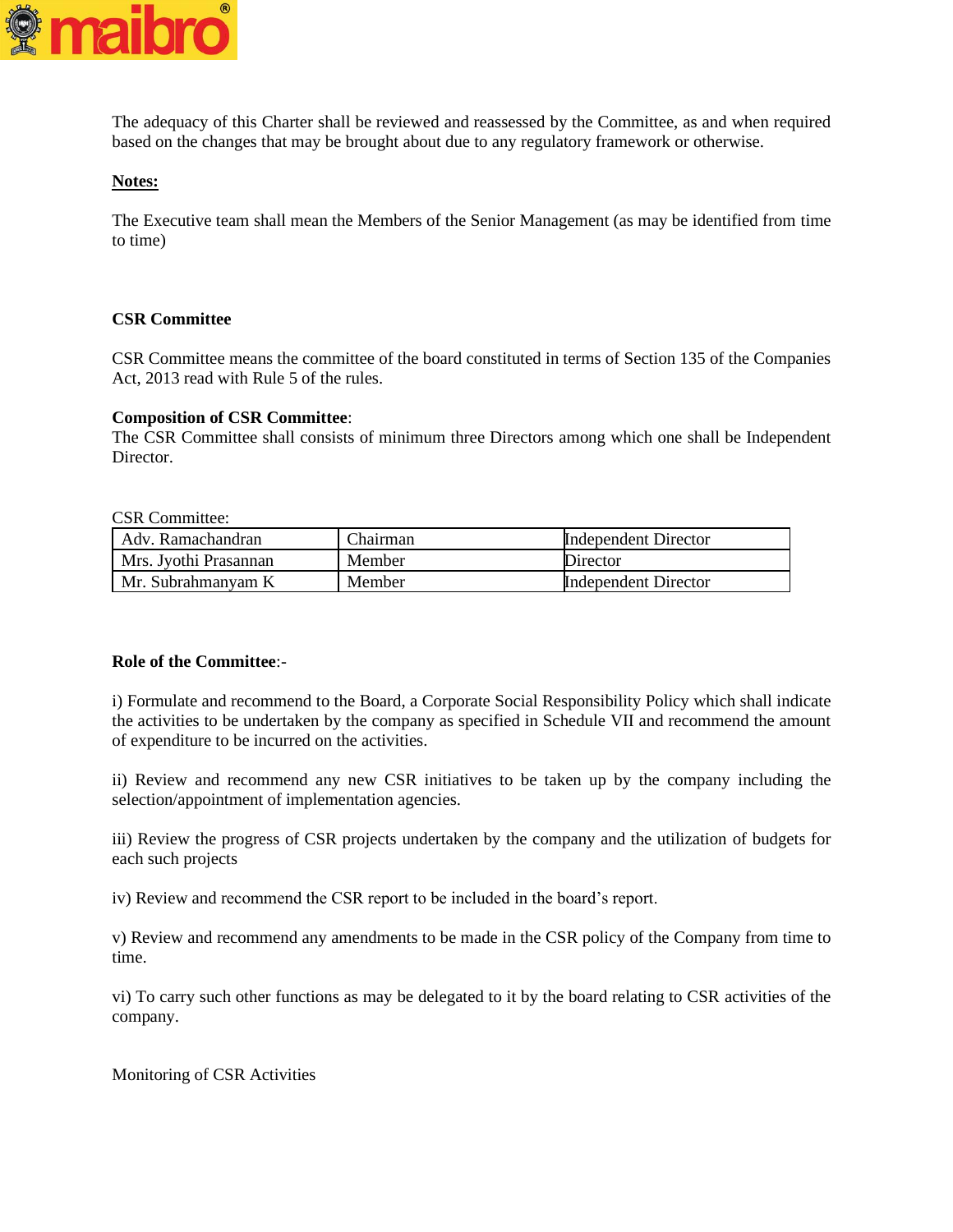

CSR committee of the company will be responsible for the monitoring of various CSR projects or programs undertaken by the company directly or indirectly. The committee shall ensure that;

- i. Company undertakes the CSR activities as provided in the CSR policy
- ii. The projects/ programs are implemented as per the program approved by the board
- iii. The budget allocated for each of the project is utilized for the projects as per the approved plans.
- iv. The objective of the project/program is achieved as per the plans

v. Wherever projects/programs are undertaken in partnership with one or more organizations, the part of the project or program undertaken by the company shall be distinguishable and necessary supporting documents in respect of the same shall be obtained from the other partners/implementing agency on an annual basis.

Company shall provide necessary resources and human capital for implementation and the effective monitoring of the CSR projects and programs as may be directed by the CSR committee. The services of any external agencies or persons who have experience in the same or similar projects or programs undertaken or proposed to be undertaken by the company may also be made available for successful implementation and monitoring of the project.

The quorum for the Corporate Social Responsibility Committee meeting shall be one-third of its total strength (any fraction contained in that one-third be rounded off as one) or two members, whichever is higher.

The Company Secretary to the Company shall act as Secretary to the Corporate Social Responsibility Committee.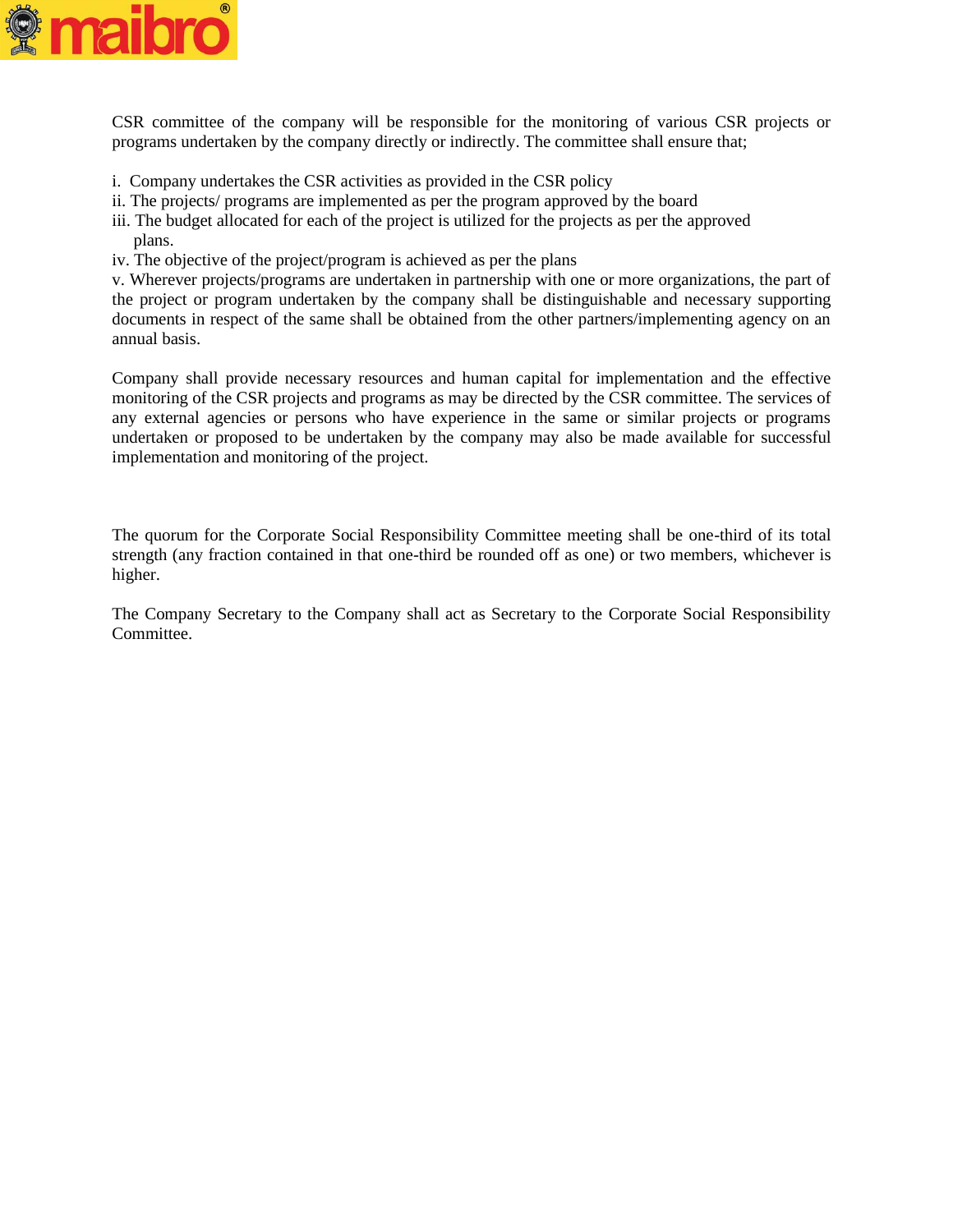

# **CODE OF CONDUCT**

Code of Conduct for Board and Senior Management

 Manappuram Insurance Brokers Ltd is committed to upholding the highest standards of moral and ethical values in the conduct of its business. The board of directors, senior management and all employees of this company share this commitment. The company has adopted the following code of conduct as its policy guide in the conduct of its business. Commitment to ethical professional conduct is expected of every member and all employees should understand and implement the code adopted by the company in its true spirit.

For the purposes of this code the Board means all directors of the company including the chairman and managing director. Senior management shall mean Deputy General Managers and above including CFO & CS and all functional heads reporting to the Chief Executive Officer/ Chairman .

- Honesty, integrity and diligence are the fundamental aspects qualifying every act on the part of the board and senior management. They should act in good faith for and on behalf of the company and adopt the highest standards of personal ethics, integrity, confidentiality and discipline in dealing with all matters relating to the Company
- Any confidential information obtained during the course of their duty should not be used for personal aggrandizement or financial gain to self or to a third party.
- They shall not engage in any business, which is detrimental to the interests of the company. They shall maintain the confidentiality of all material and non-public information about the company and its business and must always act in the best interests of the Company and its stakeholders.
- They Shall not accept any gifts, benefits in cash or in kind or other personal favours from the customers or from those seeking any business from the company and shall conduct the activities outside the Company in such manner as not to adversely affect the image or reputation of the Company.
- The directors shall not associate with other Insurance Companies/Insurance Intermediaries registered with IRDA outside the group either as a Director or in any managerial or advisory capacity, (not including statutory compliance and audit) without the prior approval of the Board.
- They must obey existing local, state, national, and international laws unless there is a compelling ethical basis not to do so.
- They shall strive to achieve the highest quality, effectiveness and dignity in their work and must accept social responsibilities for their acts.
- They shall always abide by the Code of Conduct, and shall be accountable to the Board for their actions/violations/defaults.

# **DISCLOSURES**